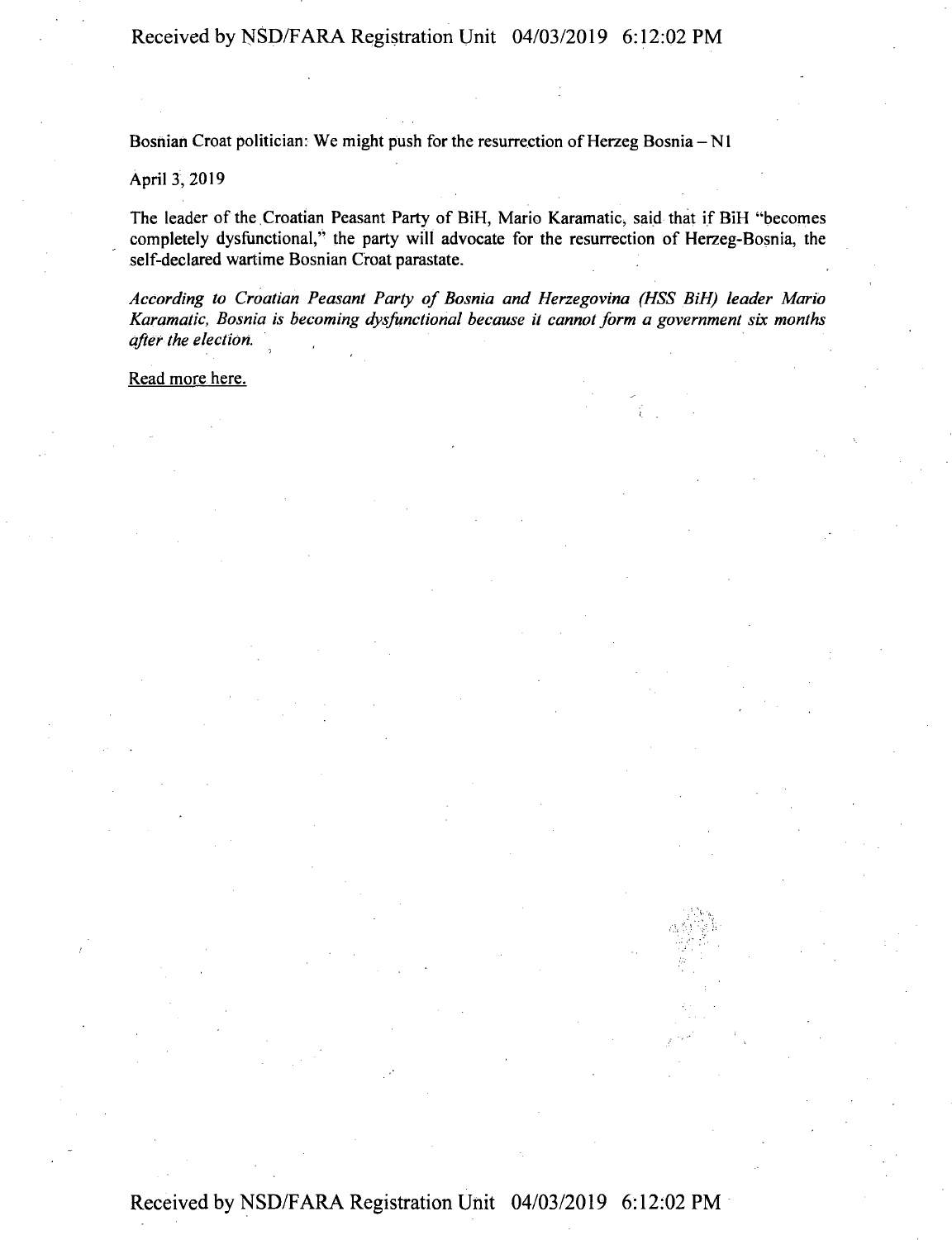**Received by NSD/FARA Registration Unit 04/03/2019 6:12:03 PM**

Cvijanović: BiH Suffers Damage from Failure to Form Council of Ministers

## April 3, 2019

RS President Zeljka Cvijanovic told reporters Tuesday that BiH is suffering huge damage because of the failure to form the BiH Council of Ministers.

*One ofthe issues, she says, is the situation in Elektroprenos BiH where there is more than 100 million KM that can not be used for investing.* 

*"There is definitely need both Republika Srpska and FBiH to use these funds, but Bosniaks and Croats can not reach a political agreement on the structure of management of Elektroprenos BiH. This is why the citizens and our economy suffer, and a project worth KM 15 million, pertaining to Banja Luka, is also blocked, " Cvijanovic says.*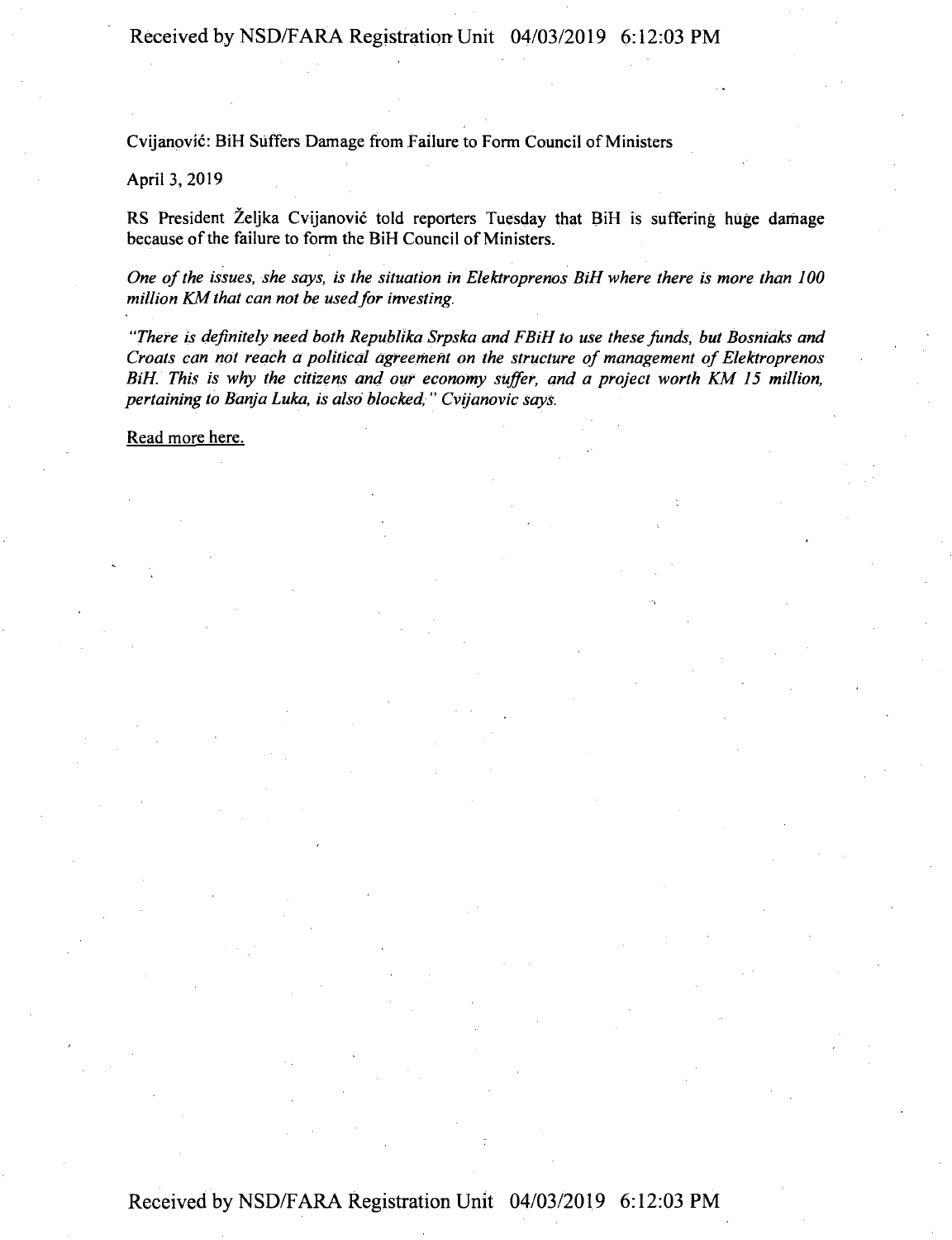Rajčević: Halilović Politically Obstructing Accreditation of RS Universities - SRNA

## April 3, 2019

The RS's Minister of Higher Education, Scientific and Technological Development and Information Society, Srdan Rajčević, said Wednesday that the Enver Halilović, director of the BiH Agency for Development of Higher Education and Quality Assurance, refused to enter the Banja Luka and Istočno Sarajevo universities into a state register even though they had been accredited by the RS Higher Education Accreditation Agency. Rajčević said during a press conference that "this is a political obstruction of the process of accreditation of two public universities in Srpska and an attempt to discredit them."